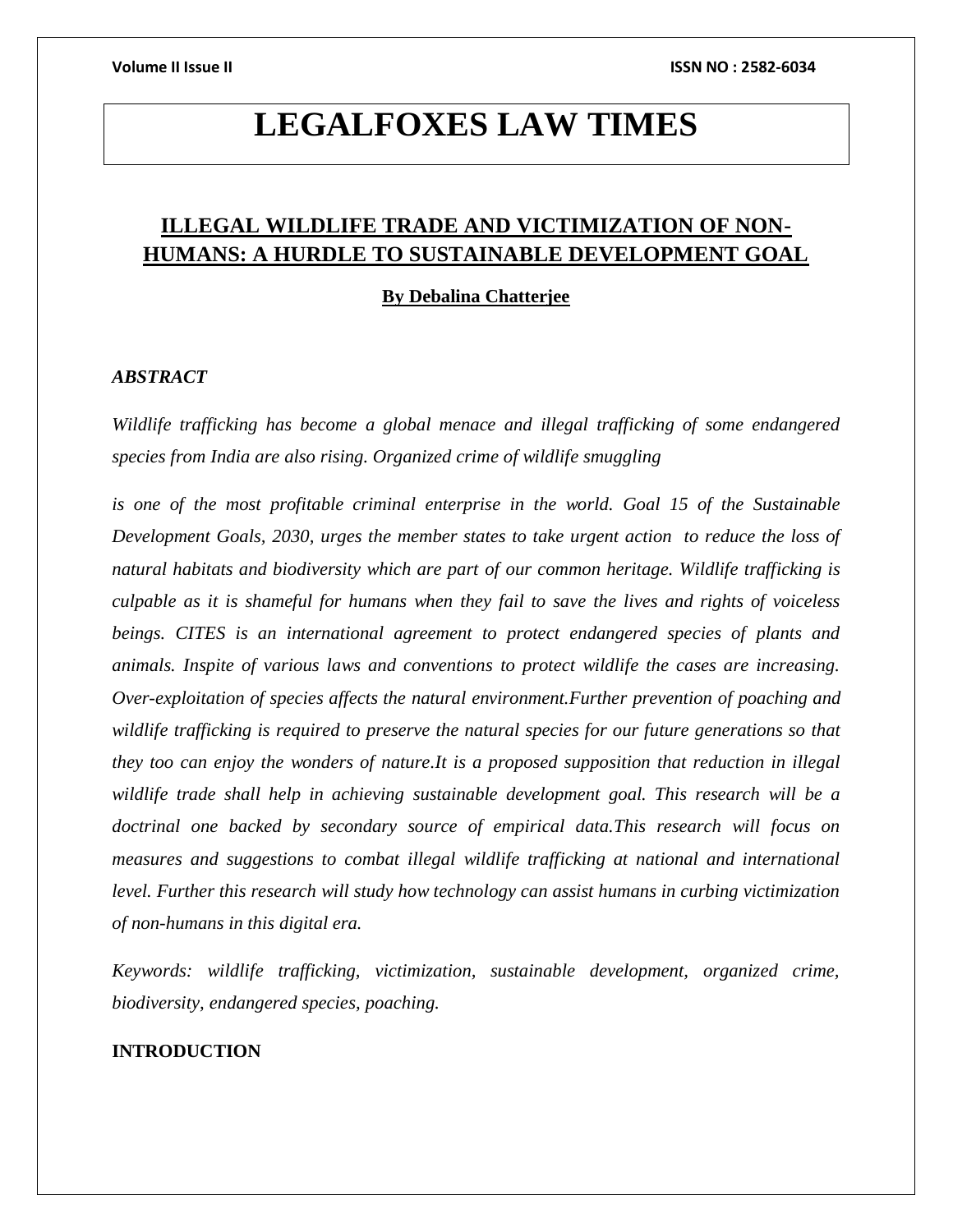Wildlife trafficking is a transnational environmental crime which is posing hindrance to SDG specific target to end poaching and trafficking of endangered species of fauna and flora. SDG document also aims at enhancing global cooperation to combat poaching and trafficking of protected species. The term 'wildlife and forest crime' refer to "the taking, trading (supplying, selling or trafficking), importing, exporting, processing, possessing, obtaining and consumption of wild fauna and flora, including timber and other forest products, in contravention of national or international law. Broadly speaking, wildlife and forest crime is the illegal exploitation of the world's wild flora and fauna" (UNODC, 2019).

The term sustainable development means meeting the needs of the present generation without compromising the needs of the future generations. The ruthless exploitation of nature and ecosystem will deplete the naturally occuring resources of the earth and the future generations will be deprived to enjoy the beauty of the protected species of flora and fauna. So as a matter of fact an increase in illegal trade and poaching of wildlife will directly result in slowdown of the process of sustainable development. Besides being a hurdle to SDG-14 which aims at conservation of life below water, and SDG- 15 which aims at sustainable use of terrestrial ecosystems and halt biodiversity loss wildlife trafficking is violating the rights of non-humans also. SDG Target 15.7 urges countries to "Take urgent action to end poaching and trafficking of protected species of flora and fauna and address both demand and supply of illegal wildlife products". Target 15.7 envisages immediate reduction in wildlife trade to curb this organised crime.

Criminal networks are spread throughout the world which use affiliation of corrupt officials and intimidation of publicly registered companies to carry out import and export of illegal wildlife without detection. Airports and seaports are hubs for illegal wildlife trade from Africa, Europe and the Americas. It is diffult to monitor the border of countries sharing boundaries with many islands and this facilitates transit of illegal wildlife and wildlife products. The proceeds of wildlife crimes flow through the global financial system, with profits placed into the bank accounts and properties of criminal enterprises, and these profits are in turn utilised to further refinance the nextbribe or transport arrangement of endangered species.Illegal wildlife trade is inherently unsustainable. The illegal killing and trading in endangered species distorts biodiversity and adversely affects the scope of long-term, sustainable economic development.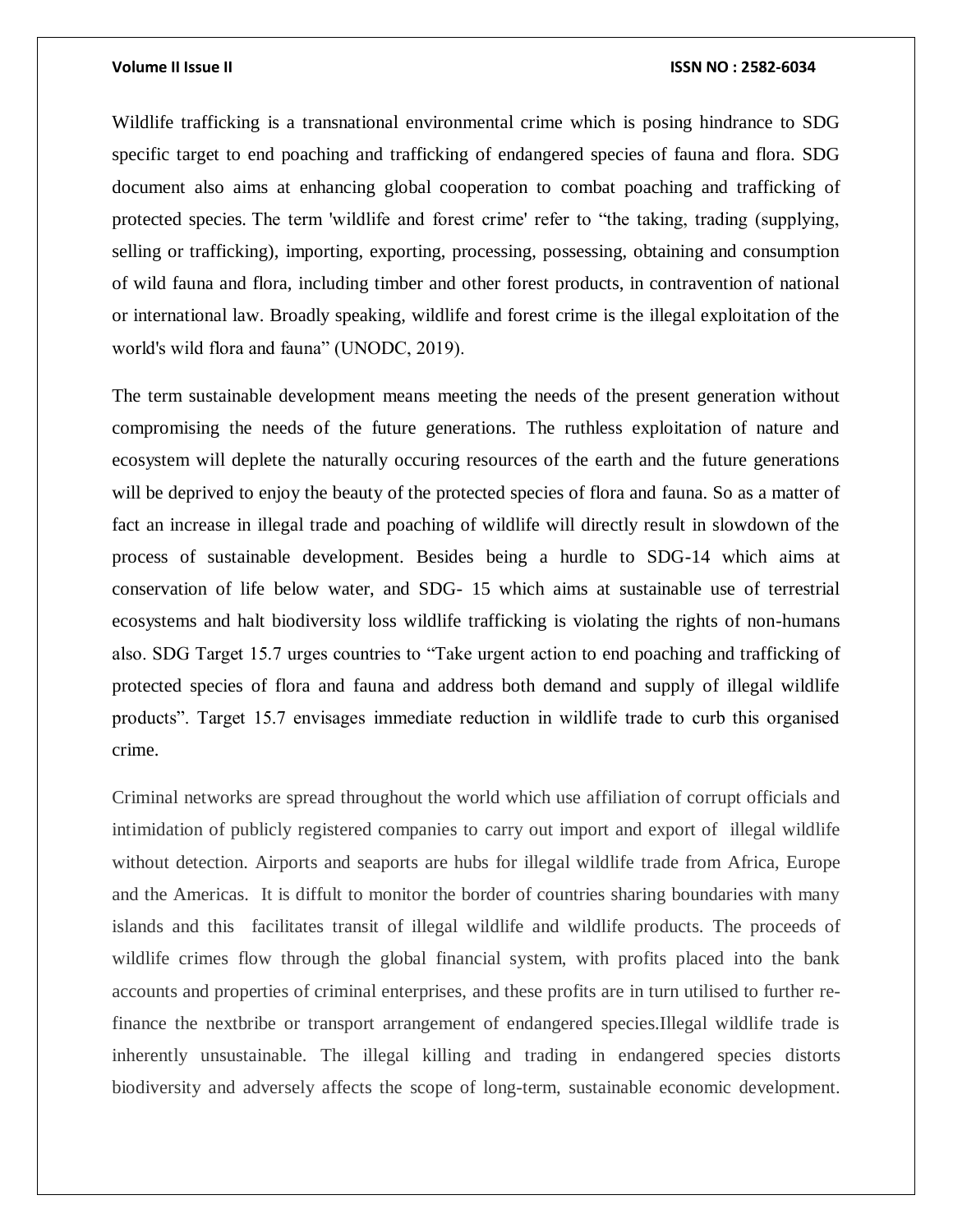$\overline{a}$ 

According to the UN Intergovernmental Science-Policy Platform on Biodiversity and Ecosystem Services (IPBES) report, "biodiversity and ecosystem functions and services, are deteriorating worldwide", posing a long-term threat to humanity's wellbeing (IPBES, 2019).<sup>1</sup>

The issue of wildlife trafficking is not limited to hurdle to sustainable development goal. Cruelty to animals and violence towards people have something in common as in both the cases the victims are living beings who can feel pain, experience distress, and may die from severe injuries.A correlation exists between animal abuse, family violence, and community violence.It has been found out by researches that people who commit acts of cruelty towards animals in some cases such people have the tendency to abuse their spouse, children and aged parents. Animal rights advocate that certain things are wrong as a matter of moral principle.Human beings must deter themselves from those things. It is responsibility of the human race to provide protection to lower beings and to protect their rights at any cost. Victimization of non-humans is a heinous green crime. Previously the criminal justice system was only concerned with human victims but now with the increase in crime against animals green victimology has come into picture. So, it is pertinent to discuss the extent of protection given to endangered species and to propose solutions to curb this issue.

## **GLOBAL SCENARIO ON WILDLIFE TRAFFICKING**

Illegal wildlife smuggling, trade fraud, corruption and money laundering are matters of grave concern among the international community.Poaching, loss of habitat and illegal consumption are threatening the existence of many species. Sometimes wildlife and marine life are killed for sheer pleasure also. Numerous Asian species fall prey to illegal wildlife traffic markets every year even though public awareness of the plight of African Elephant and black Rhino is relatively high. The Asian Elephant population has declined by 50% over the past century. The four species of Asian pangolins, Southeast Asian birds such as the helmeted hornbill and Asian rhinos are critically endangered. 2

According to the World WISE Database nearly 6,000 species have been seized between 1999- 2018, including mammals, reptiles, corals, birds, and fish. There are suspected traffickers of

<sup>1</sup>OECDilibrary,The Illegal Wildlife Trade in Southeast Asia : Institutional Capacities in Indonesia, Singapore, Thailand and Viet Nam, (Nov.16,2020, 11:00 A.M), https://www.oecd-ilibrary.org/sites/3f3a7a6cen/index.html?itemId=/content/component/3f3a7a6c-en 2 Ibid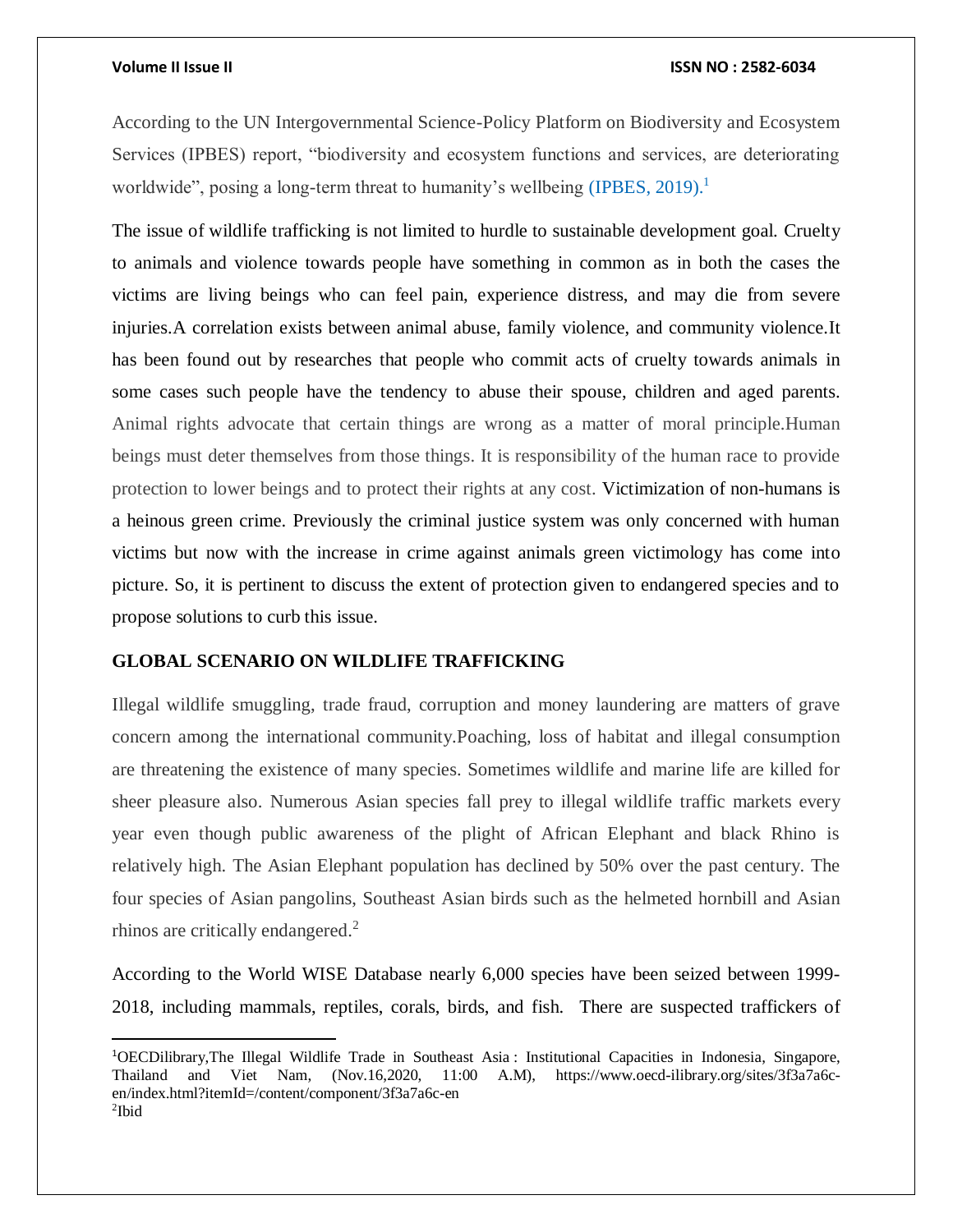some 150 nationalities thereby highlighting the fact that wildlife crime is a global issue.Illegal wildlife markets do not strictly deal with biological categories, some markets use multiple species. For instance pythons are illegally taken for being used as pets, for their skins to make handbags and shoes, for meat and for organs to make traditional medicine.So the markets may be comprised of multiple species orjust part of one particular species that too from a limited geographic area.<sup>3</sup>

Traffickers in illegal wildlife are highly specialised.Mostly wildlife trafficking feed on illicit retail markets,some also feed on licit trade. Licit trade can get corrupted by introduction of illegal supply.Open street markets where protected species-products are openly displayed are a reality now.However these markets do not account for the volumes of wildlife illegally harvested each year.Some groups are involved in smuggling multiple species.Inlast few years large volumes of ivory and pangolin are being shipped thereby indicating a clear merger of these markets. However according to World WISE most shipments comprise of single species.<sup>4</sup>



 $Fig. 1$ Number of seizures in World WISE by year

analysis/wildlife/2020/World\_Wildlife\_Report\_2020\_9July.pdf 4 Ibid

 $\overline{a}$ 

<sup>3</sup> UNODC, World Wildlife Crime Report 2020, United Nations Office on Drugs and Crime, 2020 (Nov.16,2020, 02:15 P.M),https://www.unodc.org/documents/data-and-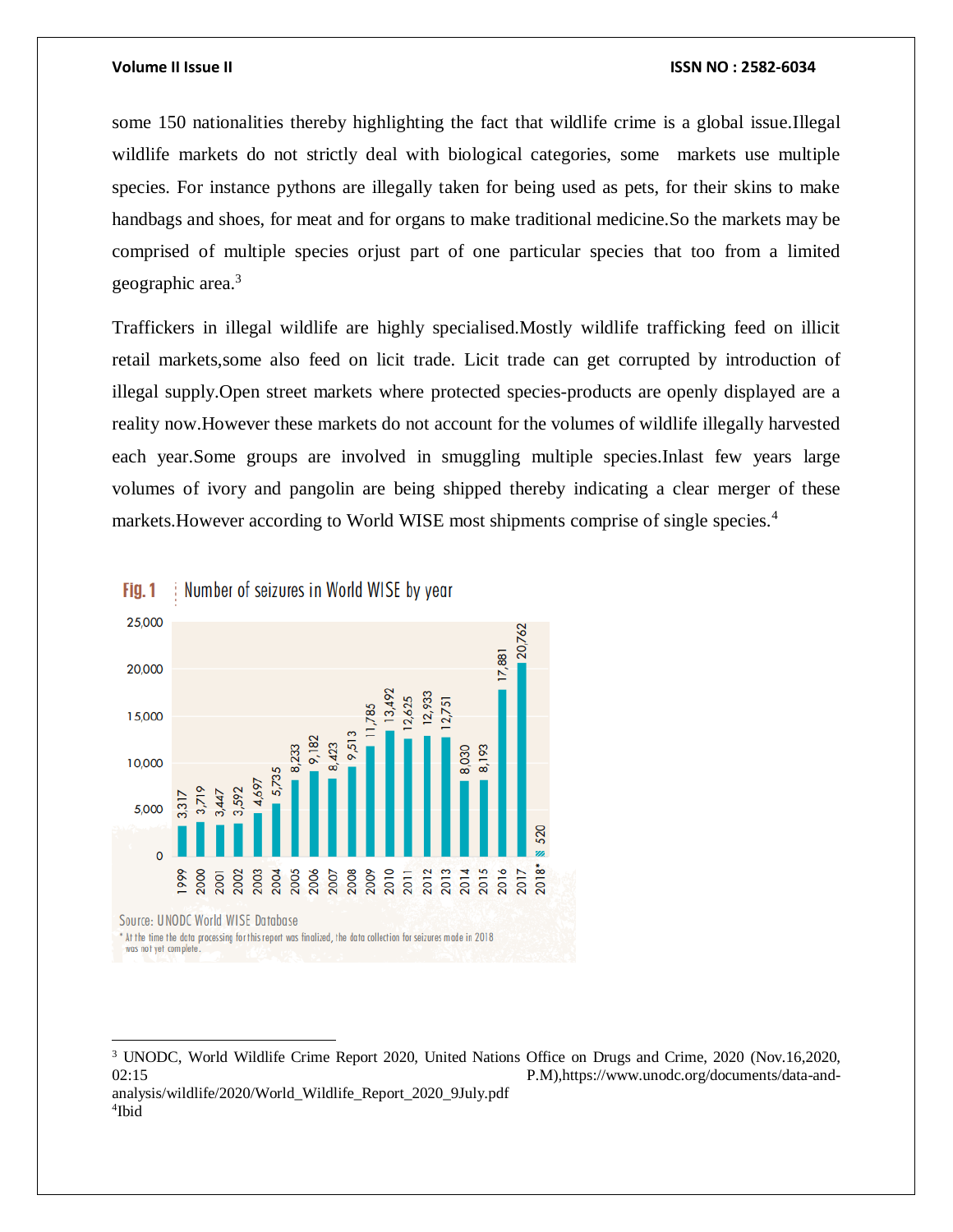From this data it is clear that seizure was less in the beginning of the century. Seizures was less in 2014 and 2015. Number of seizures was highest in 2017 i.e 20,762.

# **Fig.2**

Share of type of wildlife among total seizures (aggregated on the basis of standard value\*), 2014-2018



Source: UNODC World Wise Database

According to this pie chart the rate of seizures of elephants, rosewood and pongolins are very high. These endangered species need more protection specially pongolins which are on the verge of extinction.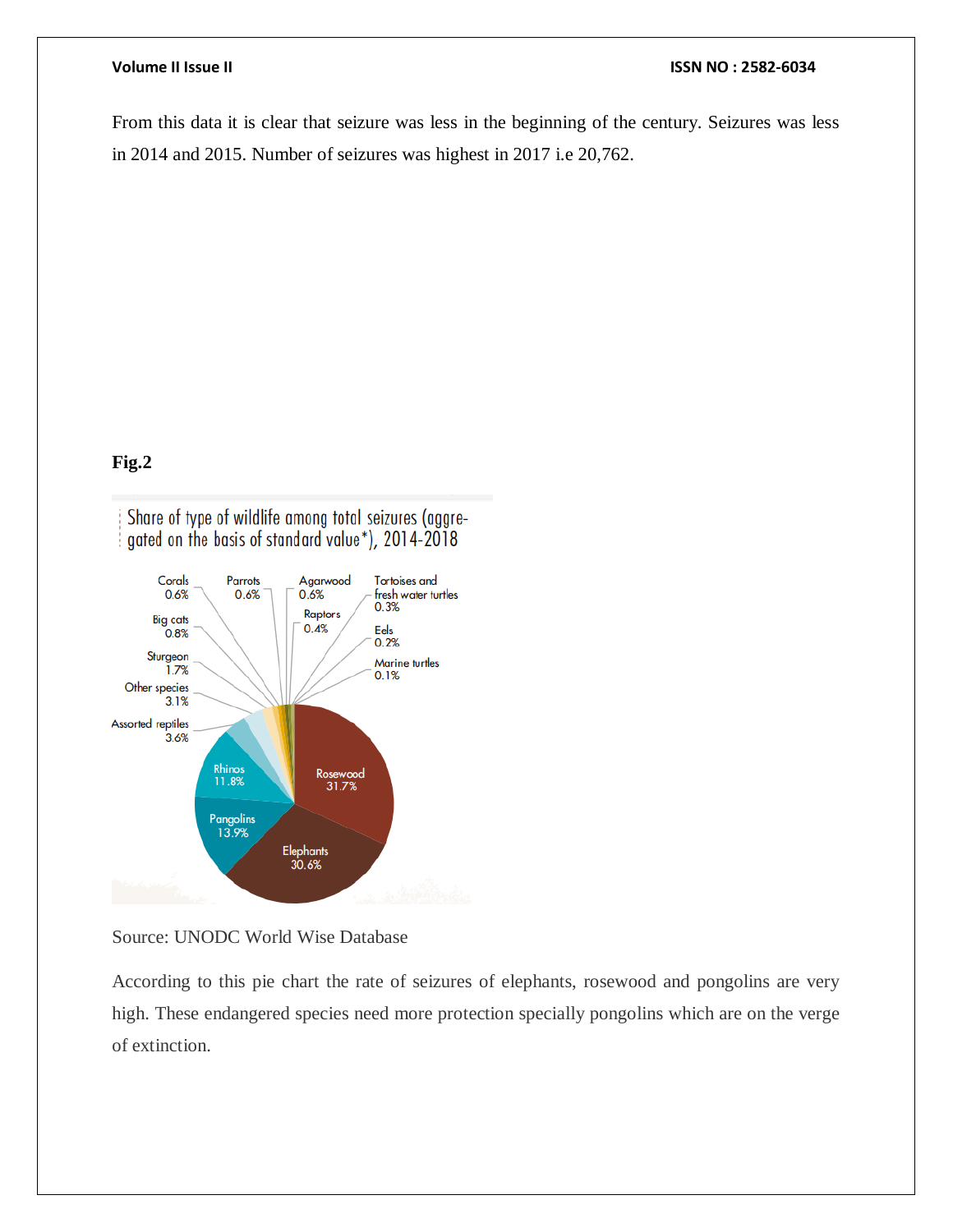$\overline{\phantom{a}}$ 

### **Volume II Issue II ISSN NO : 2582-6034**

The hotspots for mammal trade are in Africa and Southeast Asia, and trade hotspots for reptiles are in Australia and Madagascar .Wildlife pet trade flourishes in the tropics and product trade flourishes in tropical Africa and Southeast Asia. <sup>5</sup>The trade involves of wild plants and animals from more than thousands of species. There are records of over 100 million tonnes of fish, 1.5 million live birds and 440,000 tonnes of medicinal plants illegally traded in one year. <sup>6</sup>

# **Effects of illegal wildlife trafficking:**

1. Overexploitation of species to the point of extinction. With the increase in human population the demand for wildlife has also increased. Wildlife trafficking also affects the livelihood of humans as rural households mostly of developing countries depend on local wild animals for meat and local trees for fuel and plants for their traditional medicinal value.

2. Illegal wildlife trafficking harms the balance of nature by causing imbalances in the whole ecosystem.

3. In illegal wildlife trafficking animals are obtained with cruelty and transport conditions of live animals are worse. Illegal trade also disturbs countries' efforts to protect their natural resources.

4. Poaching of endangered species sometimes result in incidental killing of non-target species such as dolphins and seabirds.

5.Introduction of invasive species by wildlife traders is another threat to the balance of nature.

# **INTERNATIONAL INITIATIVES TO CURB ILLEGAL WILDLIFE TRAFFICKING**

The International Consortium on Combating Wildlife Crime (ICCWC) is the collaborative effort of five inter-governmental organisation working to bring coordinated support to the national wildlife law enforcement agencies and to the sub-regional and regional networks act in defense of natural resources. The partner agencies to ICCWC are the Convention on International Trade in Endangered Species of Wild Fauna and Flora (CITES) Secretariat, INTERPOL, the United Nations Office on Drugs and Crime (UNODC), the World Bank and the World Customs Organization (WCO). The officers from national agencies are responsible for wildlife law

<sup>5</sup>Express News Service, 1 in 5species: study looks at scale of global wildlife trade (Nov.18,2020,05:00 P.M) https://indianexpress.com/article/explained/global-wildlife-species-market-trade-research-6054182/

<sup>6</sup>WWF DISCOVER, Second-biggest direct threat to species after habitat destruction (Nov.18,2020, 06:45 P.M),https://wwf.panda.org/our\_work/our\_focus/wildlife\_practice/problems/illegal\_trade/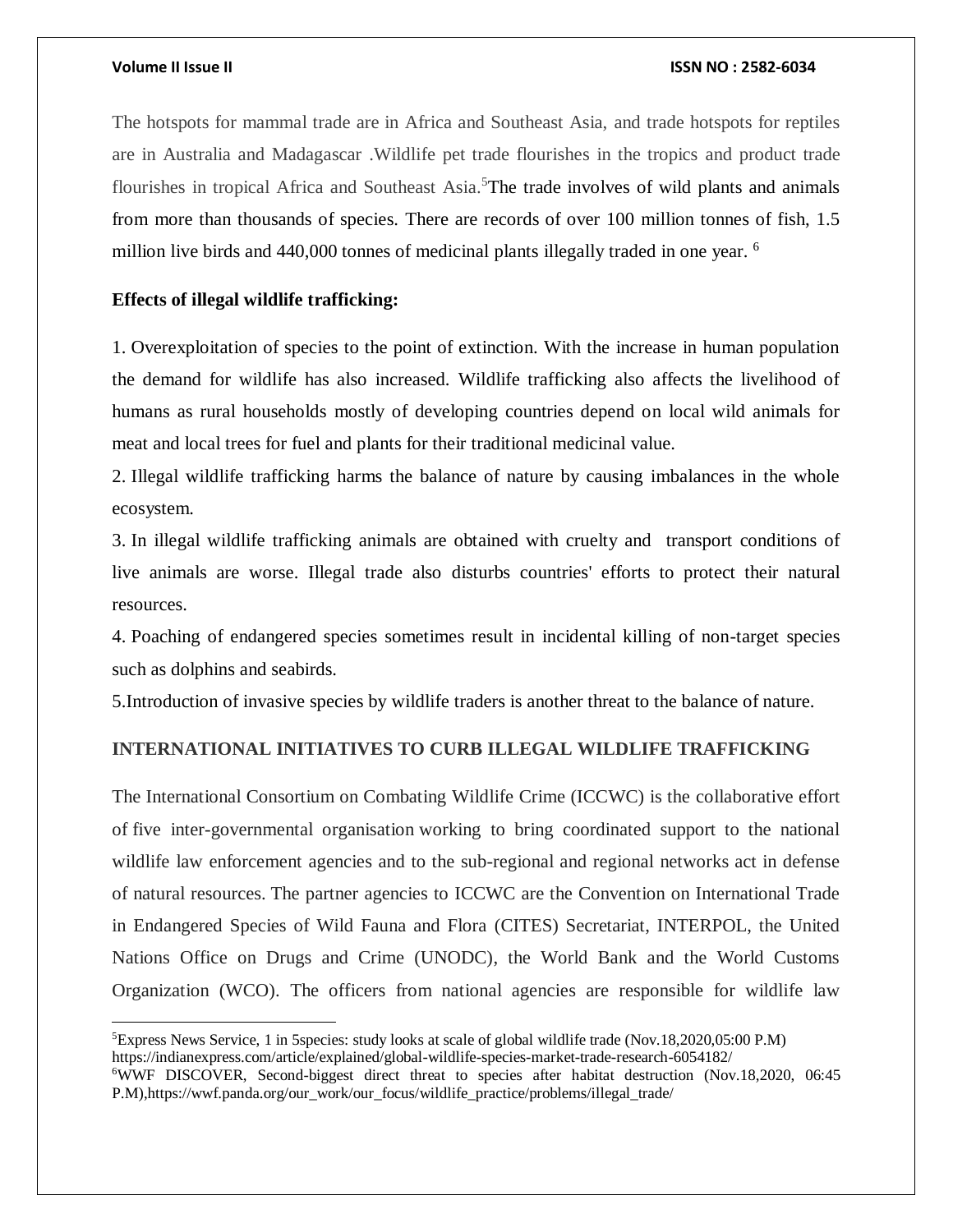$\overline{\phantom{a}}$ 

### **Volume II Issue II ISSN NO : 2582-6034**

enforcement and ICCWC works directly with these authorities to support them, providing them with proper mechanism, services and technical support needed to effectively combat wildlife and forest crime. <sup>7</sup>

CITES covers more than 5,600 species of animals. Parties to CITES appoint an enforcement authority to regulate the trade and sale ofanimal products through permits and licenses. ASEAN group of nations has established an ASEAN CITES enforcement group.Under CITES, Parties have to decide whether to levy civil or criminal penalties at national levelinorder to enforce the Convention. The Convention on transnational crime is the principle international legal framework to combat organized crime across borders. This Convention contains several provisions that require Parties to provide for domestic criminal offences in conjunction with international crimes.

However only implementation of specific legal provisions of international conventions will not be effective in achieving the intended objectives of the Conventions, the actual effectiveness of these conventionsare measured in the number of successful prosecutions that have benefitted from evidence received or transmitted through Mutual Legal Assistance Treaty. Similarly, the United Nations Convention against Transnational Organised Crime UNTOC's effectiveness is ascertained by the number of cases handled by joint investigations and joint operations related to serious transnational organized crime involving wildlife trafficking.<sup>8</sup>The OECD could not ascertain the number of cases and prosecutions that made use of tools under these legal frameworks. There are a number of gaps present which prevents the effective implementation of such national and international laws.

End Wildlife Crime, hosted by the ADM Capital Foundation, is an alliance of individuals and organisations supportive of law reforms relating to wildlife crime. Transformative change in international laws is necessary to address global biodiversity, climate, development, public and animal health challenges.

<sup>7</sup>CITES, The International Consortium on Combatting Wildlife Crime (Nov.19,2020, 03:35 P.M),https://cites.org/eng/prog/iccwc\_new.php

<sup>8</sup>OECDilibrary,The Illegal Wildlife Trade in Southeast Asia : Institutional Capacities in Indonesia, Singapore, Thailand and Viet Nam, (Nov.19,2020, 07:05 P.M),https://www.oecd-ilibrary.org/sites/bb3eae76 en/index.html?itemId=/content/component/bb3eae76-en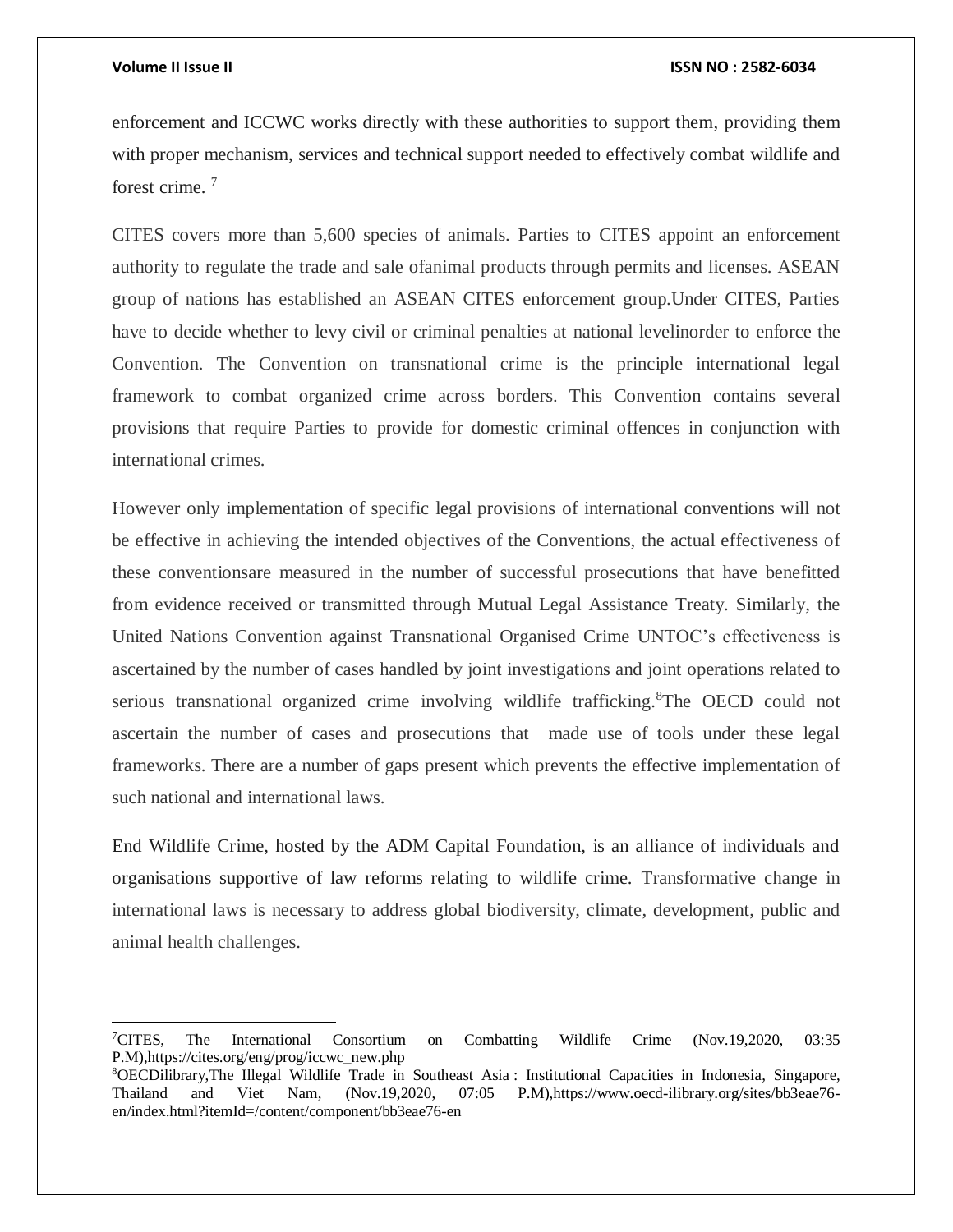These objectives are being advanced by: a) "advocating for the adoption of a fourth Protocol on wildlife crime under the UN Convention against Transnational Organised Crime; and b) amending the Convention on International Trade in Endangered Species (CITES) to include public health and animal health criteria into the Convention's decision-making processes.

The two reforms are inter-related but not inter-dependent. New regulations on the trade in wildlife, including possible new trade bans on health grounds and bans on certain high-risk markets and consumption, will require a scaled up, cooperative global enforcement effort."<sup>9</sup>

# **U.S Position**

 $\overline{a}$ 

The U.S National Strategy for Combating Wildlife Trafficking establishes guiding principles to curb illegal trade in wildlife. This Strategy makes United States a stalwart in addressing a serious global security threat. National Strategy for Combating Wildlife Trafficking strengthens laws and international agreements that protect wildlife and reduces demand for illegal wildlife products.This strategy affirms Nation's resolution to work with governments, local communities, non-governmental organizations, the private sector, and others to strengthen commitment to combating wildlife trafficking.<sup>10</sup>The Eliminate, Neutralize, and Disrupt Wildlife Trafficking Act (P.L. 114-231) (the "END Act") directs the Presidential Task Force on Wildlife Trafficking to submit an annual strategic review and assessment of its work relating to"review and assessment of implementation of the Act; evaluation of the role of governments of Focus Countries; a description of Task Force priorities and objectives; an accounting of U.S. funding for CWT; and recommendations for improving U.S. and international efforts to prevent wildlife trafficking in the future."<sup>11</sup>

# **INDIAN SCENARIO ON COMBATING WILDLIFE TRAFICKING**

<sup>9</sup>End Wildlife Crime, Addressing Serious Gaps in International Law (Nov.19,2020,08:42 P.M), https://endwildlifecrime.org/

<sup>&</sup>lt;sup>10</sup> NATIONAL STRATEGY FOR COMBATINGWILDLIFETRAFFICKING (Nov.21,2020, 04:10) P.M),https://obamawhitehouse.archives.gov/sites/default/files/docs/nationalstrategywildlifetrafficking.pdf <sup>11</sup>BEREAU OF OCEANS AND INTERNATIONAL ENVIRONMENTAL AND SCIENTIFIC AFFAIRS, 2019 END Wildlife Trafficking Strategic Review, U.S Department of State (Nov.21,2020,05:24 P.M), https://www.state.gov/2019-end-wildlife-trafficking-strategic-review/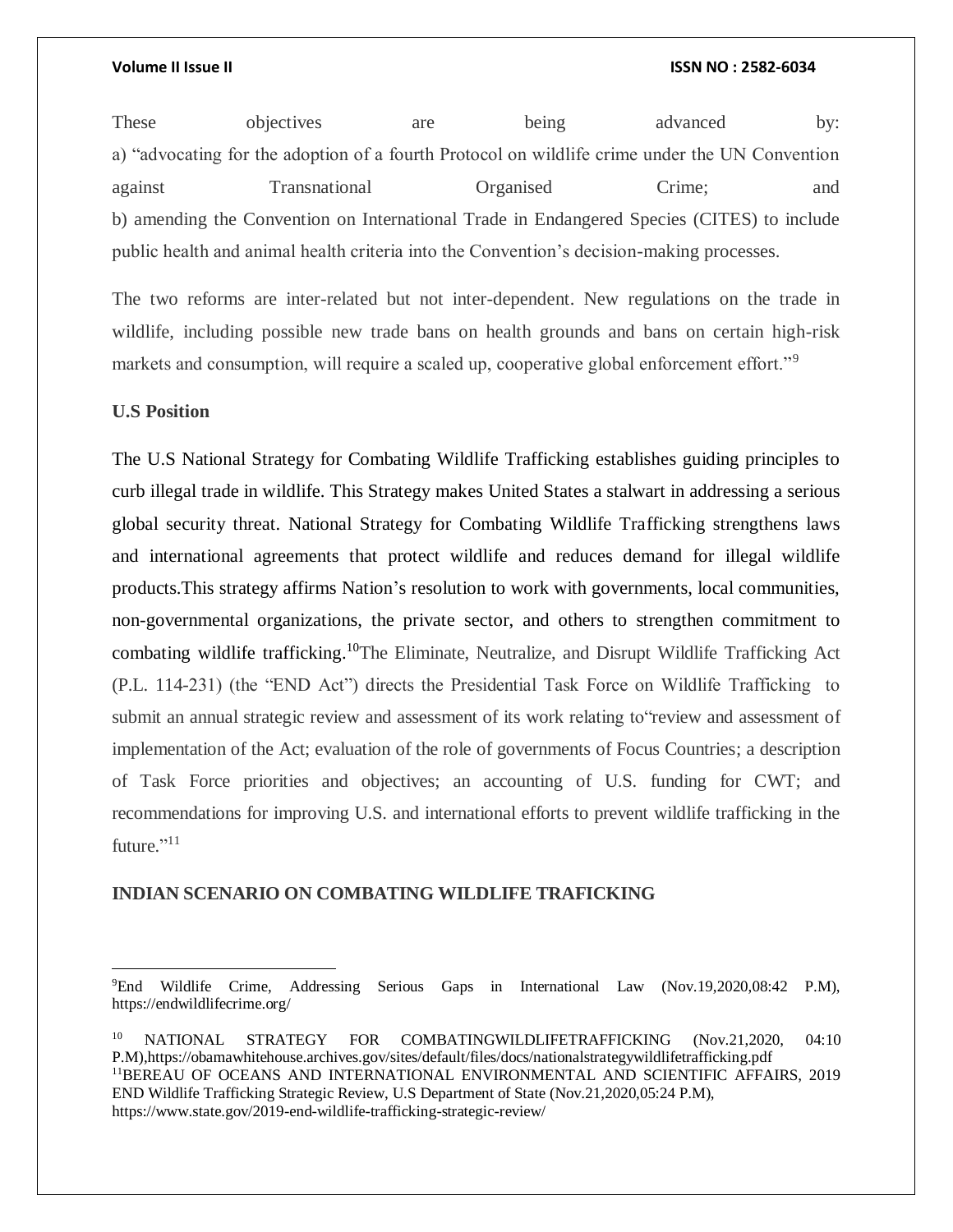On June 21, 2020, Kolkata airport officials arrested a man with exotic macaws and parrots of South America and New Guinea. The birds were smuggled from Bangladesh, and headed for Bengaluru.The expansion of the air transport sector in India including 23 international airports has prompted wildlife traffickers to smuggle endangered and exotic live animals, plants, and their body parts thereby posing direct threat to the survival of species after habitatdestruction.<sup>12</sup>

Under Article 51A (g) of the Constitution of India, "it is a fundamental duty of every citizen of India to protect and improve natural environment including forests, lake, rivers and wildlife and to have compassion for living creatures." The Wildlife Protection Act, 1972, is the principle act of India for protection of animals. This Act regulates the hunting of wild animals, protect specified plants, sanctuaries, national parks and closed areas, restrict illegal trade and commerce in wild animals. Section 39 of this act states that any wild animal hunted, bred, fed, found, killed, alive or dead shall be property of a State Government while Section 9 prohibits hunting of wild birds. Animals which are poached and illegally traded are also protected under various schedules of this Act.

In GR Simon v. Union of India<sup>13</sup>, the petitioner, a businessman dealing with leather material made out of snake skin questioned the validity of the Wildlife Protection Act and argued that it is a colourable legislation which is challenging the fundamental right under Article 19 (1) (g) to carry out any trade and commerce freely. So, in this case Delhi High Court under WPA, 1972 (1991 Amendment) stated "that any activity which is against public interest and cause harm to society is prohibited and animals are very important part of our natural society thus they should be protected. Hence, Wildlife Protection Act, 1972 (1991 Amendment) is completely constitutional." Section 50 of WPA authorizes the Director, or the Chief Wildlife Warden or any officer authorized to arrest any person without warrant and detain him, if the arresting officer has reasonable grounds to believe that such person has committed an offence against the WPA. Section 51(1) of the WPA stipulates that any person contravening any provision of this Act or any rule shall be punishable with imprisonment for a term which may extend to three years or with fine which may extend to twenty-five thousands rupees or with both.

 $\overline{a}$ 

 $12$ Mahima A. Jain, How wildlife is trafficked by air in and out India, Science THE WIRE (Nov.21,2020,06:44) P.M),https://science.thewire.in/environment/india-wildlife-trafficking/

<sup>13</sup> AIR 1997 Del. 267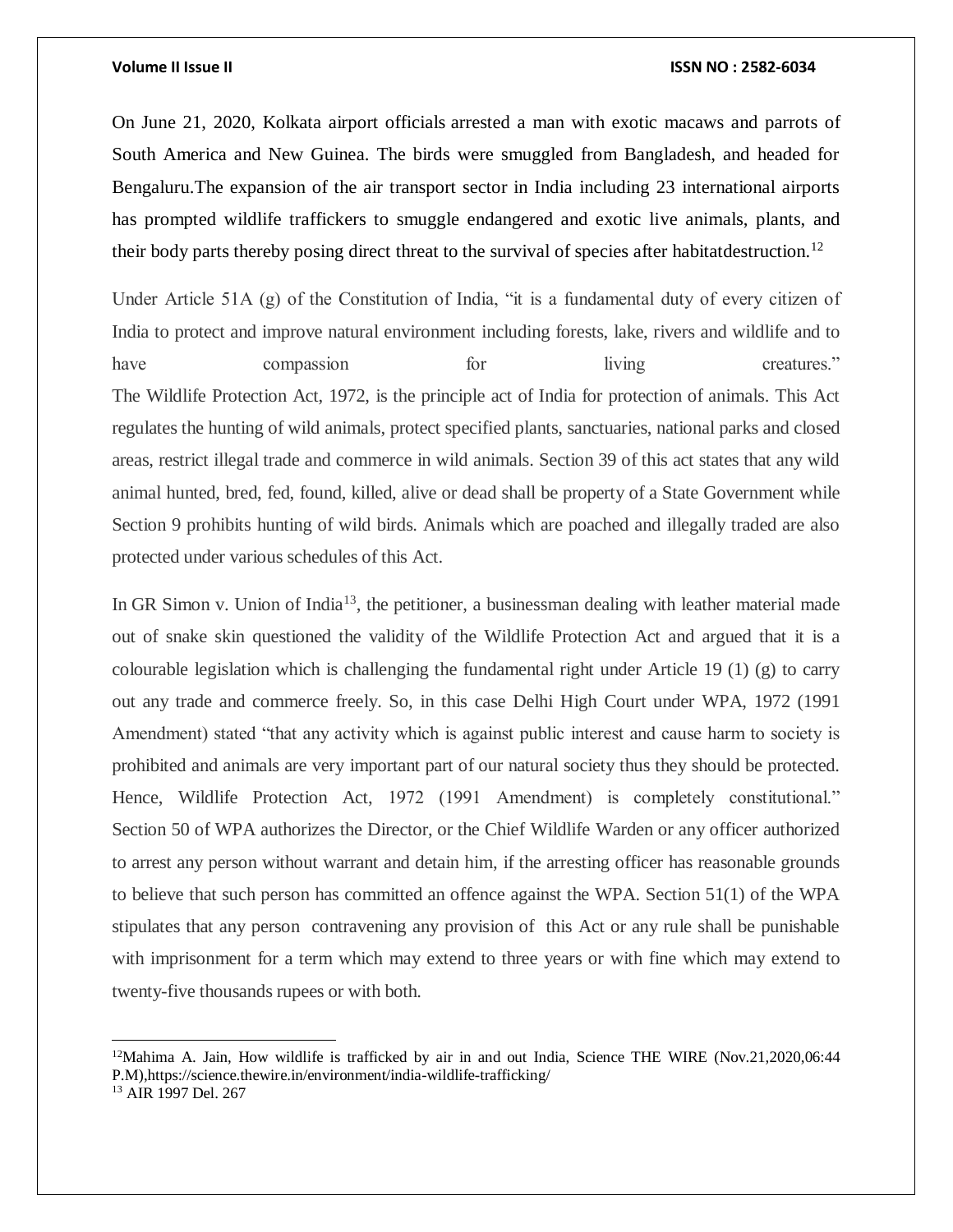$\overline{a}$ 

### **Volume II Issue II ISSN NO : 2582-6034**

Sections 428 and Section 429 of Indian Penal Code, 1860 states that killing, poaching, maiming, poisoning or torturing an animal is a cognizable offence and the punishment for such act is rigorous imprisonment which may extent to five years or fine or both.

The Ministry of Environment, Forest and Climate Change has released new Gazette notifications under the Prevention Of Cruelty to Animals Act, 1960 to regulate Dog breeding, Animal Markets, Aquarium and Pet shop owners. Various cruelties by which animals are victimised will no longer be allowed as any crime against animals is punishable with imprisonment and fine. The Prevention of Cruelty to Animals Act 1960 restricts the exhibition and training of performing animals, without registration under the provisions of this Act by the person wanting such exhibition and training of performing animals. The Central Government has by notification in the Official Gazette restricted the exhibition and training of bears, monkeys, tigers, panthers and lions.The Performing Animals Rule, 1973 and The Performing Animals (Registration) Rule, 2001 provide for application of registration by any person desirous of training or exhibiting performing animals has to apply for registration to the prescribed authority. Without such registration a person is not allowed to exhibit or train any animal as a performing animal. Some other noteworthy acts and rules are Transport of Animals Rules, 1978, Local Municipal Corporation Acts; Experiments on Animals (Control and Supervision) Rules, 1968, The Prevention of Cruelty to Animals (Slaughter House) Rules, 2001 and The Prohibition of Bird and Animal Sacrifice Act.There are various organizations working with the Government to safeguard wildlife, one of the largest organization is People for the Ethical Treatment of Animals (PETA).<sup>14</sup>

The Biological Diversity Act,2002,provides for conservation of biological resources and sustainable use of its components, fair and equitable sharing of the benefits arising out of the use of biological resources.Under the Export-Import Policy of India, import and export of any species of wild fauna is prohibited.All cases of violation of the Export-Import Policy constitute an offence under the Customs Act which are handled by the Customs officials.<sup>15</sup>

India launched an app called Hejje that allows rangers to use smartphones to track tiger movements. TRAFFIC India pioneerthe training of the sniffer dogs for wildlife protection in

<sup>14</sup>Shreya, Illegal Trafficking and poaching laws in India, Legal Service India (Nov.22,2020, 10:00 A.M), http://www.legalserviceindia.com/legal/article-1410-illegal-trafficking-and-poaching-laws-in-india.html <sup>15</sup>WWF Newsletter 2014, Illegal Wildlife Trade in India (Nov.22, 2020, 11:10 A.M), http://awsassets.wwfindia.org/downloads/traffic\_panda\_8\_oct.pdf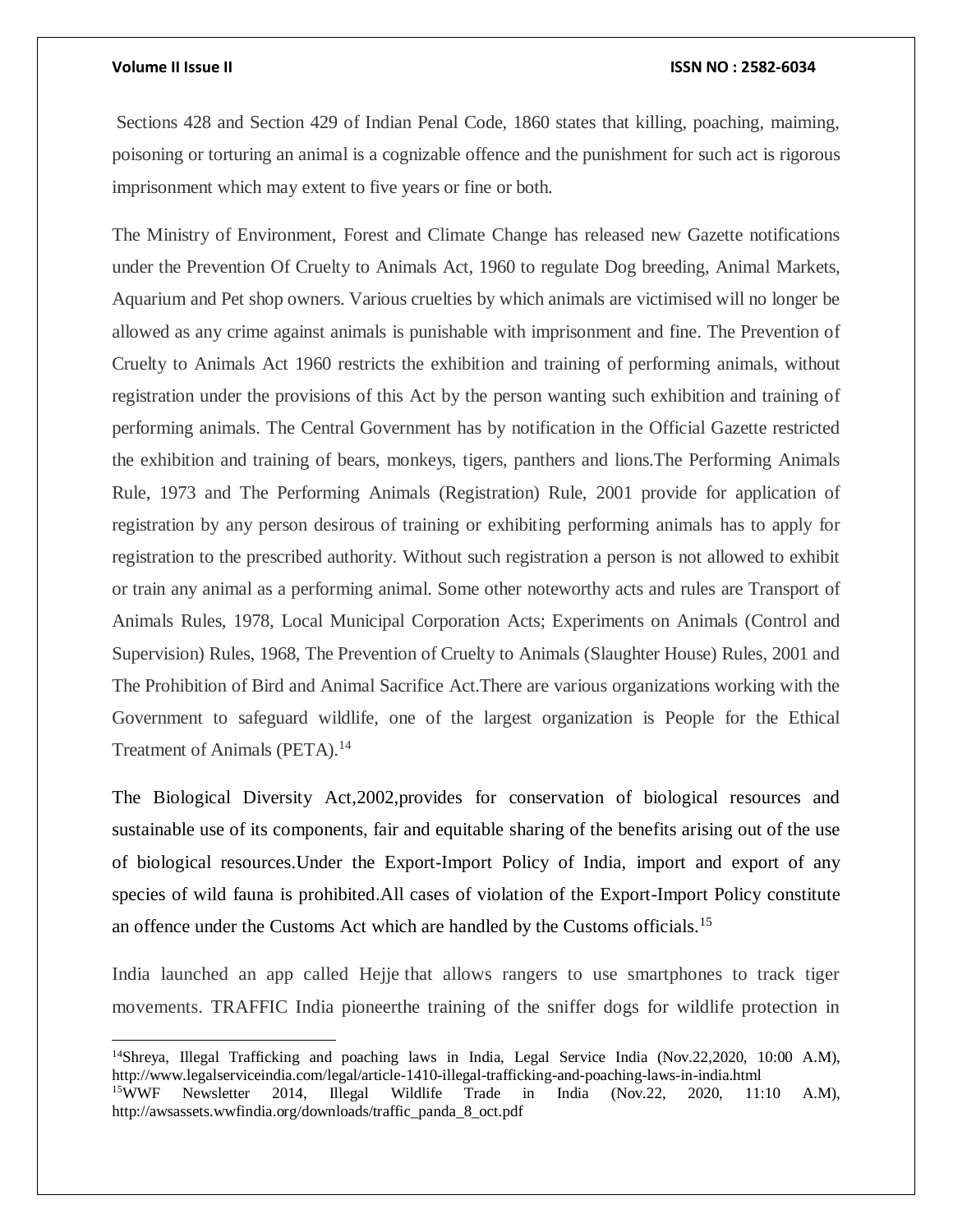India since 2008, these sniffer dogs are very significant anti-poaching and anti-trafficking tool because of theirability to search large areas by their powerful smell thereby leading enforcement officers to consignments of illegal wildlife products. Along with the dog squad, TRAFFIC India and WWF, in collaboration with government agencies, have strengthened their training programs for law enforcement officers and forest personnel also.<sup>16</sup>

# **SUGGESTIONS**

Some ways by which technology can help in decreasing wildlife trafficking are as follows:-

1.DNA analysis allows investigators to trace the origins of illicit ivory and focus on enforcement on high-risk areas. DNA barcoding is a mechanism by which species from very small fragments of genetic material can be identified.

2.Thermal imaging is useful in tracking illegal entry into protected areas as patrolling vast and remote landscape is not feasible. Thermal imaging can distingish between natural movement and human motion.

3.Simple technology upgrades can be adopted by countries similar to Kenya, which has replaced its two-way radio network which is prone to interference with a digital radio network that allows rangers to have secured communication over long distances, coordinate with headquarters, and respond faster to poaching incidents and illegal park entries.

4.GPS smartphone tracking devices is another way by which data can be transmitted on the animals' locations and movements via satellite or local cell phone networks.

5.Crowdfunding can be efficient in combating wildlife crime as crowdfunding pools money from various sources to buy tools like drones to spot poachers and to provide for necessary amenities like anti-poaching training, vehicles, uniforms and weapons to increase ground patrols.

Some other measures are:-

 $\overline{\phantom{a}}$ 

<sup>16</sup> Apoorva Joshi, India steps up efforts to combat wildlife trade,Mongabay (Nov.22, 2020, 03:18 P.M),https://news.mongabay.com/2015/10/india-steps-up-efforts-to-combat-wildlife-trade/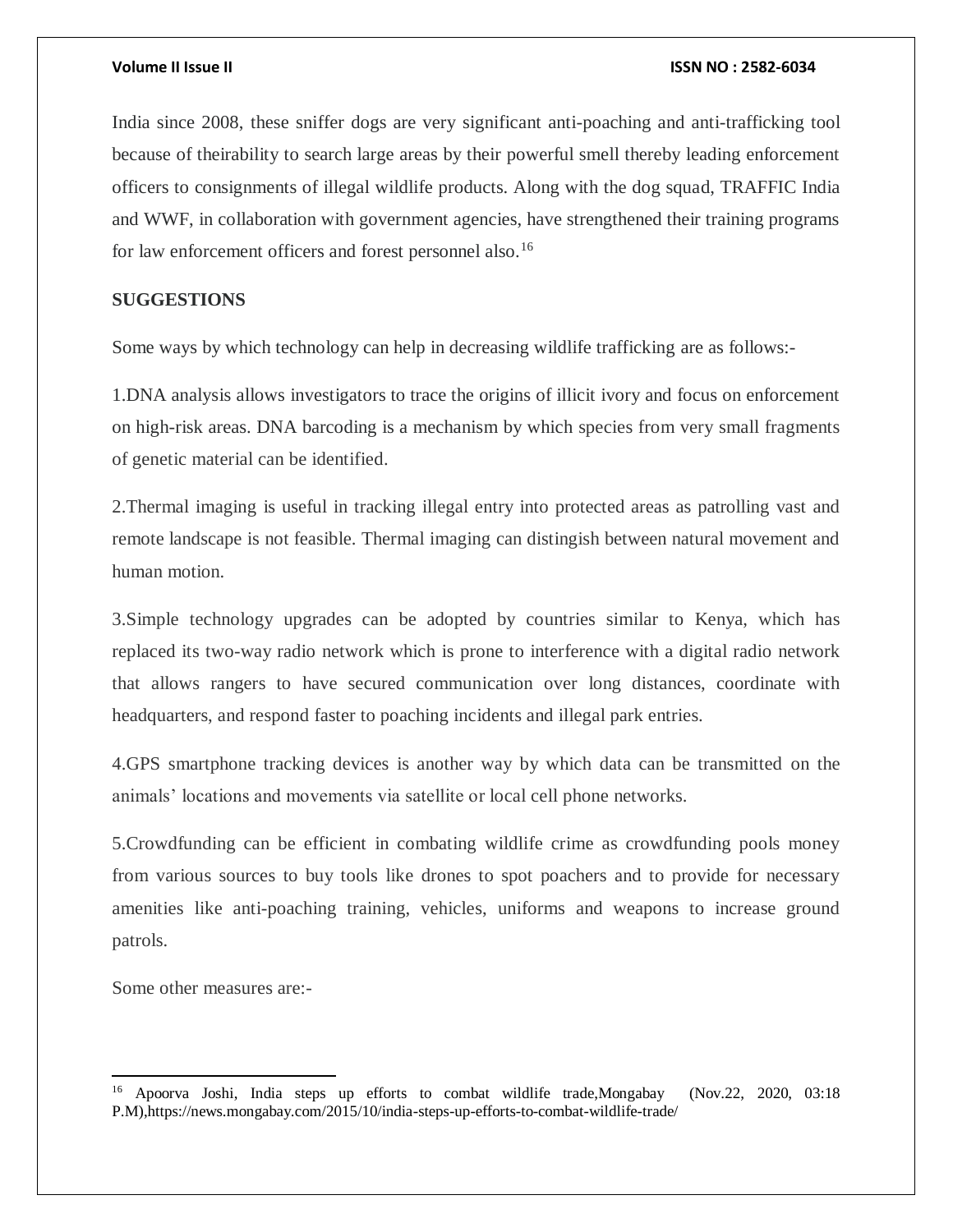6.Countries should develope an international framework for reporting standards after consulting with relevant experts and officials. This framework should look beyond seizure incidents and should includereports on performance and statistics could include the number of successful prosecutionsand value of assets seized.

7.Countries and international communities should continue supporting NGOs and International Organisations throughout the enforcement process. To enhance trust and abilities to share operational information across borders with source countries, working-level meetings are necessary to facilitate closer ties and operational exchanges among law enforcement officials.

8.The communication between central government agencies and key decision makers should be increased to strengthen political will to tackle the illegal wildlife trade. This should involve criminal justice officers and judges, national development agencies, public security ministries, ministries of finance and revenue, and financial intelligence units.<sup>17</sup>

# **CONCLUSION**

 $\overline{a}$ 

There is no fixed definition of wildlife crime this is posing challenge to enforcement authorities. Transnational crimes are fueled by corruption at domestic and international level.Smuggling involves CITES permit forgery and fraud, simple concealment and transportation techniques and in some cases diplomatic personnels are involved. Smuggling is also facilitated by statutory flaws covering CITES permit transfers and the extensive corruption of law enforcement and conservation officers. The crime towards endangered species is more than just a conservation problem affecting only wildlife rather than people. This crime has serious far reaching effects.Wildlife trafficking is the most lucrative form of transnational criminality. The uncontolled exploitation of wildlife, marine life affects far more than flora and fauna and represents a serious threat to the economic stability of any nation that relies on these resources as a source of income.<sup>18</sup>

<sup>17</sup>OECDilibrary,The Illegal Wildlife Trade in Southeast Asia : Institutional Capacities in Indonesia, Singapore, Thailand and Viet Nam, (Nov.24,2020, 04:55 P.M)https://www.oecd-ilibrary.org/sites/5704764fen/index.html?itemId=/content/component/5704764f-en

<sup>&</sup>lt;sup>18</sup>Greg L. Warchol (2004) The Transnational Illegal Wildlife Trade, Criminal JusticeStudies, 17:1, 57-73, DOI: [10.1080/08884310420001679334](https://doi.org/10.1080/08884310420001679334)